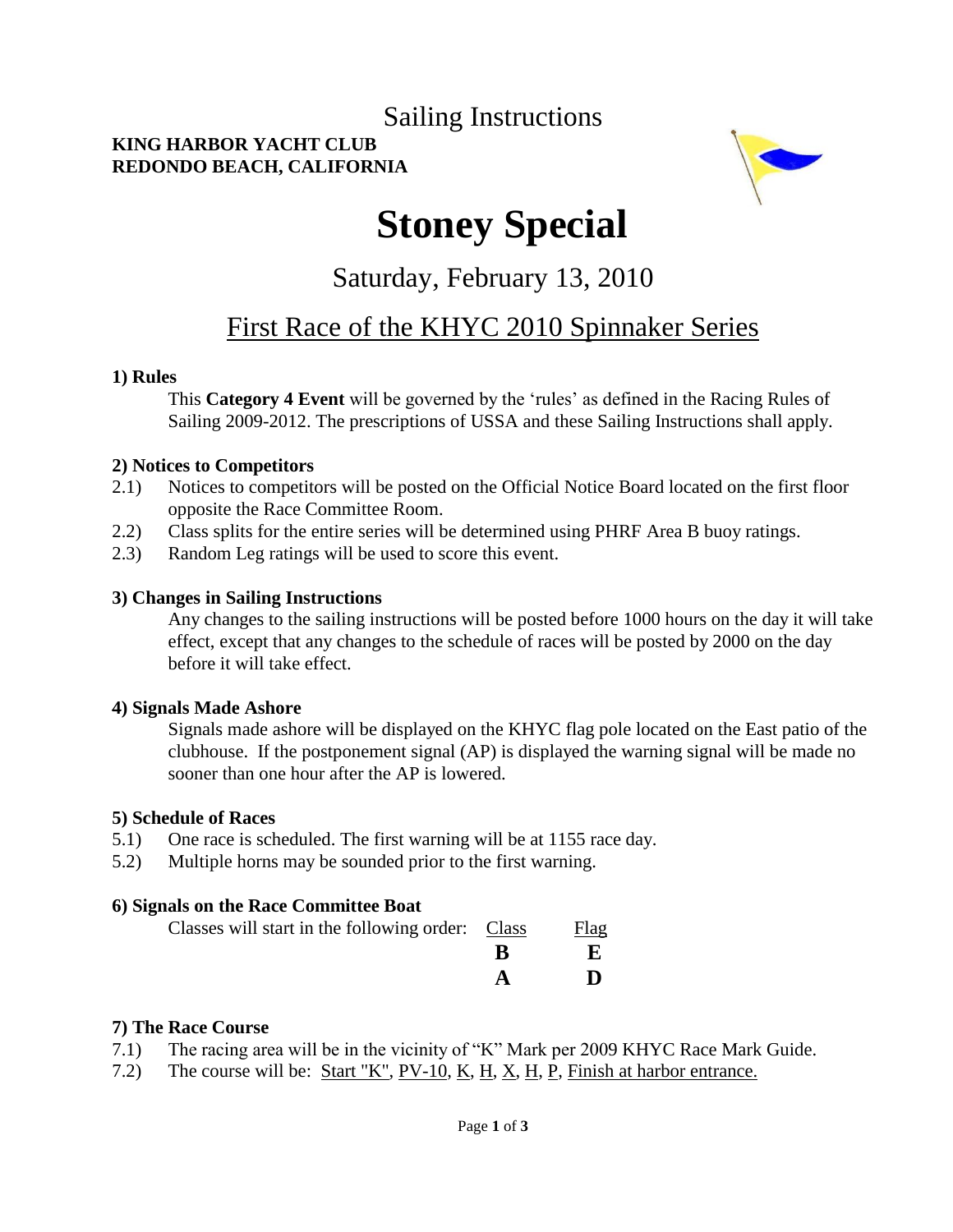## Sailing Instructions Stoney Special

#### **8) Marks**

Marks are spar buoys or inflatable replacements in the approximate positions defined on the 2009 KHYC Race Mark Guide.

#### **9) The Start**

- 9.1) Race will be started using rule 26 with classes starting at 30 minute intervals. The committee will attempt to keep all start & restart times at five-minute clock intervals.
- 9.2) The starting line will be between a staff displaying an orange flag on the race committee boat and a staff with an orange flag floating to port from the race committee boat.
- 9.3) Boats whose preparatory signal has not been made shall **keep clear of the starting area** and all boats whose preparatory signal has been made.
- 9.4) The Race Committee will attempt to call on the course side (OCS) boats after the starting signal. Failure to call a boat OCS is not grounds for redress.

#### **10) The Finish**

#### **The finish line will be at the harbor entrance between the R/C Boat and the red light on the east jetty. A spinnaker control line must be released prior to entering the harbor.**

#### **11) Penalty System**

- 11.1) The 720-degree turn penalty is replaced with a 360-degree turn penalty, to include one tack and one jibe, modifying the Scoring Penalty, rules 44.1 & 44.2. Rule 44.3 shall not apply.
- 11.2) Boats that accept and execute the turn"s penalty shall sign up to that effect on the form posted on the Official Notice Board after the days" racing and within the protest time limit.

#### **12) Time Limit**

- 12.1) Boats failing to start within four minutes after their start signal shall be scored did not start (DNS).
- 12.2) Boats failing to finish within 45 minutes after the first boat of the class has finished will be scored did not finish (DNF).

#### **13) Protests**

- 13.1) Boats intending to protest must notify the RC boat upon finishing.
- 13.2) Protests shall be written on forms available at the club and delivered to the Race Chairman, or PRO within 45 minutes after the race committee boat docks. The Committee will sound one signal and post docking time on the Official Notice Board. Protests will be posted as they are submitted.
- 13.3) Protests will be heard in the approximate order of receipt as soon as possible.